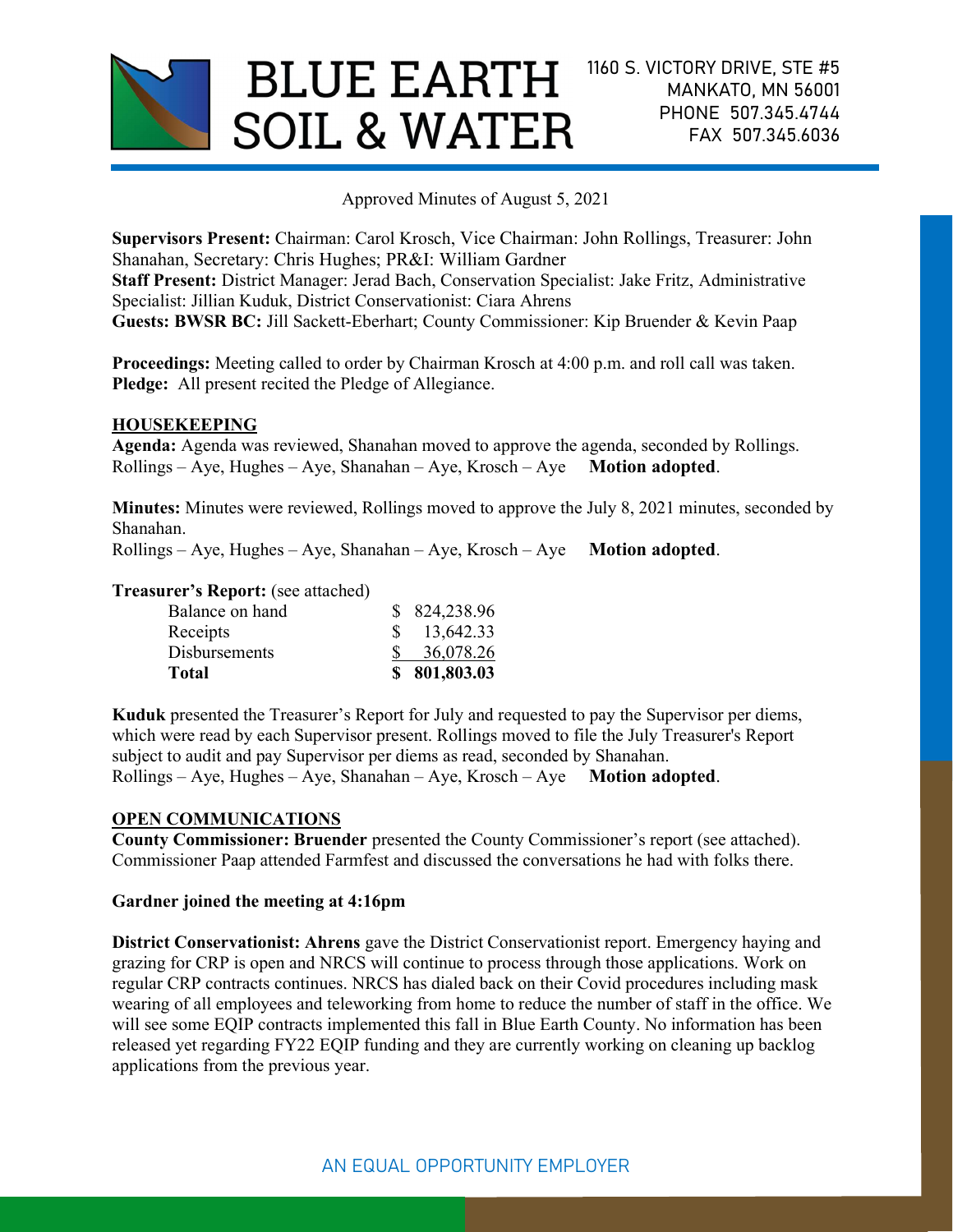**BWSR: Sackett-Eberhart** gave the BWSR update. On July 22, an email was sent out to Soil  $\&$ Water District staff explaining the process of how to request for haying and grazing permission on RIM easements. Work continues alongside District Manager Bach on the comp plan as well as the upcoming FY22 grants that should be coming the next couple of weeks. The state hiring freeze has ended and BWSR is working on getting all of their departments adequately staffed so that work flow can continue in a timely fashion. The language and allocation have changed for FY22 Local Capacity grants and this topic will be on the next BWSR board agenda for discussion and action. BWSR did receive updated Covid-19 guidance that includes mandatory mask wearing for all employees.

District Manager: Bach presented the District Manager report (see attached).

# COST SHARE CONTRACTS:

## CWF-WWDW-21-07-02 Gilman – Well Sealing

Fritz requested to encumber \$750.00 for the decommissioning of a water well, with an estimated total cost of \$1,300.00. Rollings moved to encumber \$750.00, encumbered from the GBERBA WWDW grant for the CWF-WWDW-21-07-02 (Gilman) contract, seconded by Shanahan.  $Rollings - Aye$ , Hughes – Aye, Shanahan – Aye, Gardner – Aye, Krosch – Aye Motion adopted.

## NEW BUSINESS:

#### 2021 BWSR Academy

Bach reviewed the estimated costs to send all staff to the three-day 2021 BWSR Academy on October 26, 27 & 28. Bach requested to send 4 staff to the BWSR Academy for three days and closing the office during that time. Shanahan moved to approve sending 4 staff to attend the 2021 BWSR Academy and to close the SWCD office on October 25, 26, 27 & 28, seconded by Rollings.  $Rollings - Aye$ , Hughes – Aye, Shanahan – Aye, Gardner – Aye, Krosch – Aye Motion adopted.

#### Tree Planter Purchase

Bach presented the proposed tree planter purchase with the board. The tree planter currently owned by the SWCD is in disrepair and needs to be replaced for safety reasons as we would still like to continue renting out the unit to tree program customers. Rollings made a motion to approve the purchase for a new tree planter with a budget of \$5,700 to be paid from the FY19 Local Capacity Grant, seconded by Hughes.

 $Rollings - Aye$ , Hughes – Aye, Shanahan – Aye, Gardner – Aye, Krosch – Aye Motion adopted.

#### Computer Upgrade Request

Bach presented the computer purchase request to update two of the District's computers and the laptop. He explained that the SWCD has been on a plan to replace two computers each year but the schedule was altered last year due to Covid-19. This replacement of three total units will move us towards getting back on schedule. Mankato Computer Technology gave the recommendation for the computers which are adequate for our needs. Rollings made a motion to approve the purchase of the two computers and laptop from Mankato Computer Technology with a budget of \$6,300, seconded by Shanahan.

 $Rollings - Aye$ , Hughes – Aye, Shanahan – Aye, Gardner – Aye, Krosch – Aye Motion adopted.

# SWCD Comp Plan Draft Review

Bach reviewed the draft of the new Blue Earth SWCD's comp plan which will begin on January 1, 2022 and opened discussion to the Supervisors for feedback on the main objectives. Staff will continue work on the plan and bring updated pieces to the September board meeting for review.

# AN EQUAL OPPORTUNITY EMPLOYER